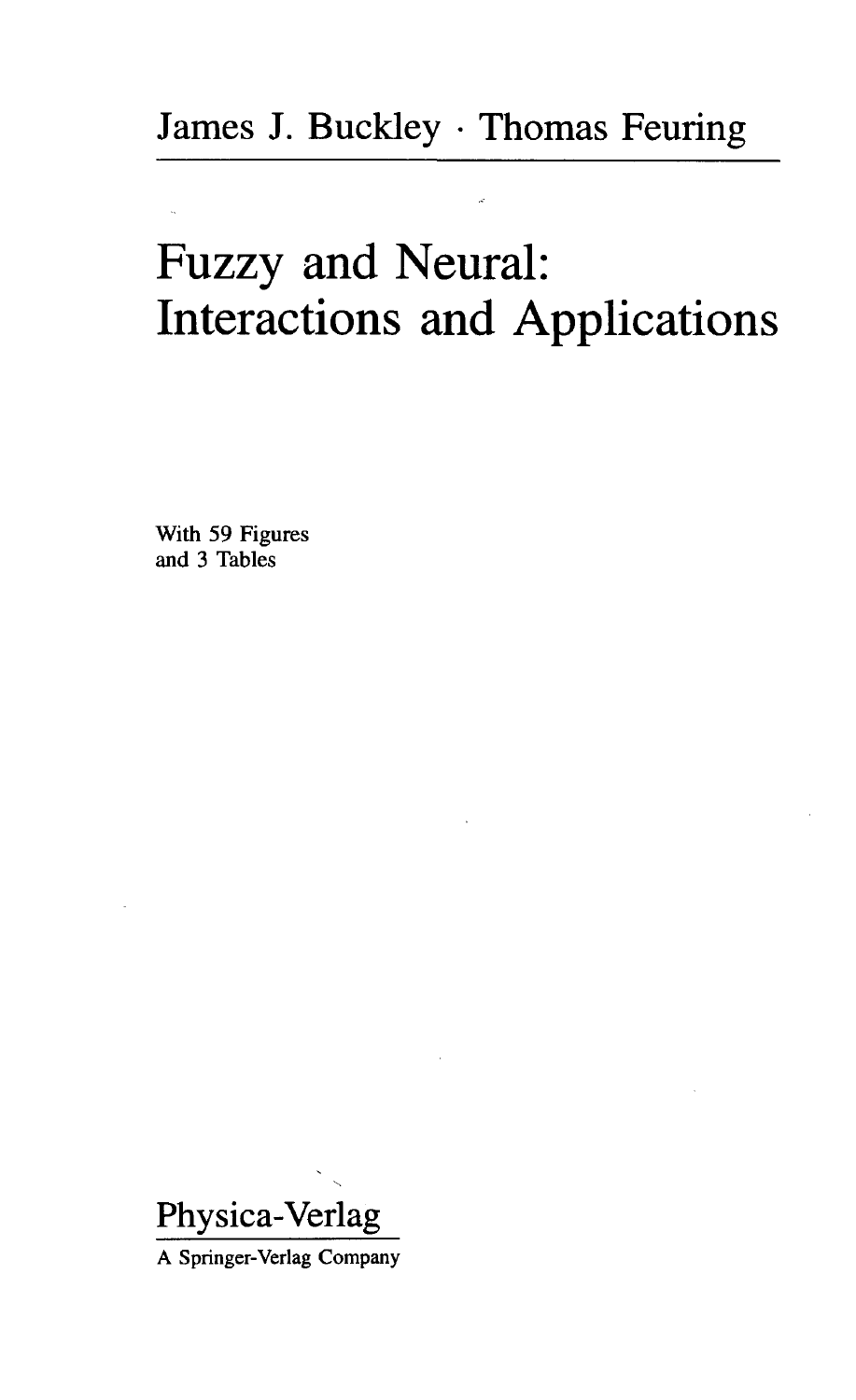## Table of Contents

 $\label{eq:1} \mathcal{L}(\mathbf{S},\mathbf{r})=\mathcal{L}(\mathbf{r},\mathbf{r})\mathcal{L}(\mathbf{r},\mathbf{r})$ 

 $\mathcal{L}^{\text{max}}_{\text{max}}$ 

| 2. |         | 3<br>Fuzzy Sets and Fuzzy Functions               |
|----|---------|---------------------------------------------------|
|    | 2.1     | $\overline{3}$                                    |
|    |         | $\overline{3}$<br>2.1.1<br>Fuzzy Numbers          |
|    |         | $\overline{4}$<br>2.1.2<br>Discrete Fuzzy Sets    |
|    |         | $\overline{5}$<br>2.1.3                           |
|    |         | 6<br>2.1.4                                        |
|    |         | 6<br>2.1.5<br>Fuzzy Relation                      |
|    | $2.2\,$ | $6\phantom{a}$                                    |
|    |         | $\boldsymbol{6}$<br>2.2.1                         |
|    |         | 8<br>2.2.2                                        |
|    |         | 2.2.3<br>8                                        |
|    | 2.3     | 13                                                |
|    |         | 13<br>2.3.1<br>Extension Principle                |
|    |         | 14<br>2.3.2<br>Interval Arithmetic                |
|    |         | 15<br>Fuzzy Arithmetic<br>2.3.3                   |
|    | 2.4     | 16                                                |
|    | 2.5     | 17                                                |
|    |         | 17<br>Extension Principle<br>2.5.1                |
|    |         | Alpha-Cuts and Interval Arithmetic<br>17<br>2.5.2 |
|    |         | 18<br>2.5.3                                       |
|    |         | 19                                                |
| 3. |         | 21                                                |
|    | 3.1     | 25<br>Universal Approximators                     |
|    | 3.2     | 25<br>Backpropagation Algorithm                   |
|    |         | 27<br>3.21                                        |
|    |         | 33                                                |
| 4. |         | 35<br>First Approximation Results                 |
|    | 4.1     | 35                                                |
|    | 4.2     | Discrete Fuzzy Expert System<br>36                |
|    |         |                                                   |

 $\sim 10^{-11}$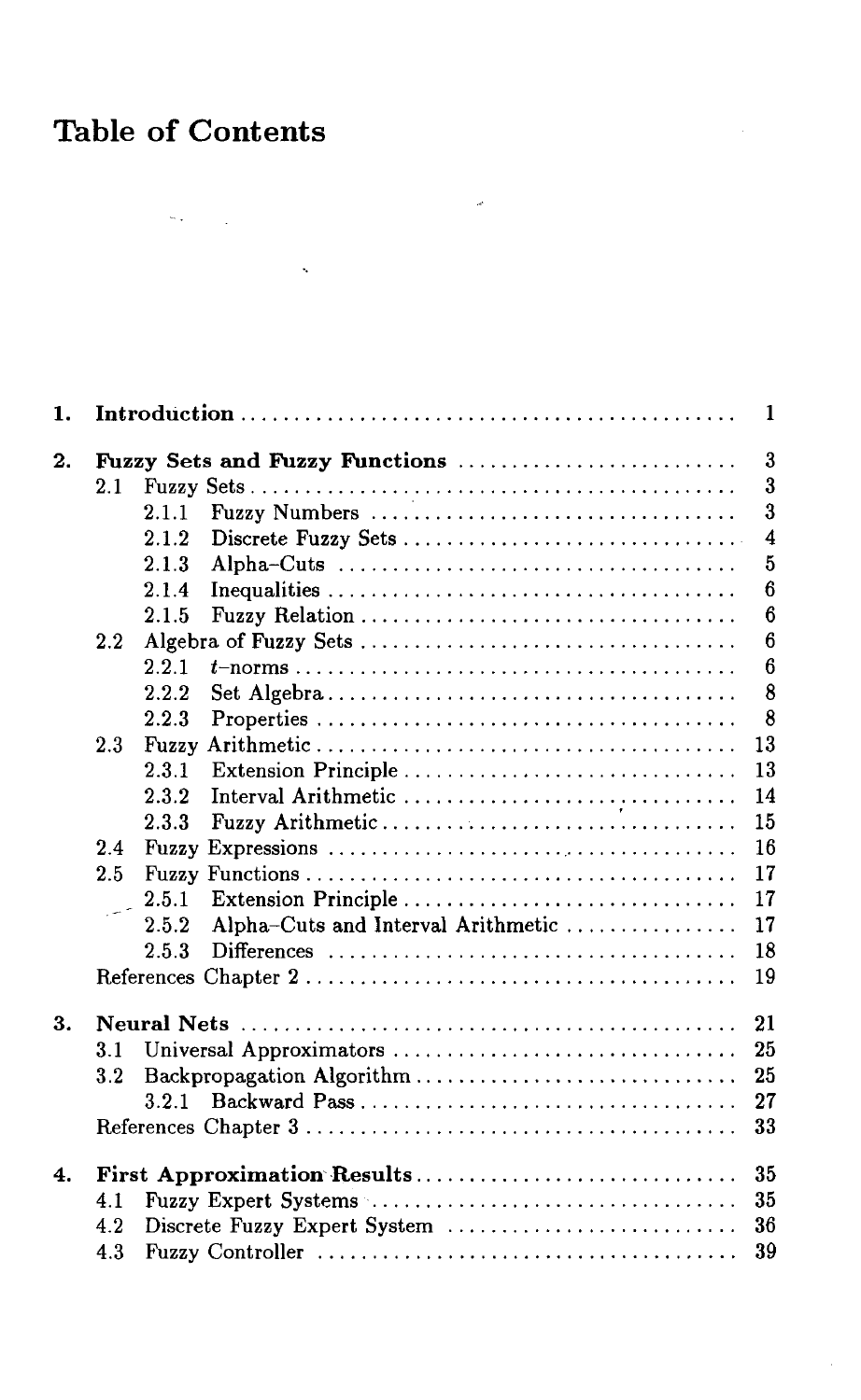$\bar{t}$ 

|    |     | 4.3.1 |                                                                                                                                                                                                                                                                                                                                                                                                                                                                                                                                                                            | 40  |
|----|-----|-------|----------------------------------------------------------------------------------------------------------------------------------------------------------------------------------------------------------------------------------------------------------------------------------------------------------------------------------------------------------------------------------------------------------------------------------------------------------------------------------------------------------------------------------------------------------------------------|-----|
|    |     | 4.3.2 |                                                                                                                                                                                                                                                                                                                                                                                                                                                                                                                                                                            | 41  |
|    |     | 4.3.3 | Other Fuzzy Controllers                                                                                                                                                                                                                                                                                                                                                                                                                                                                                                                                                    | 42  |
|    | 4.4 |       | $\begin{array}{c} \textbf{Summary} \end{array} \begin{array}{c} \textbf{Summary} \end{array} \begin{array}{c} \textbf{Summary} \end{array} \begin{array}{c} \textbf{Summary} \end{array} \end{array} \begin{array}{c} \textbf{Summary} \end{array} \begin{array}{c} \textbf{Output} \end{array} \begin{array}{c} \textbf{Output} \end{array} \end{array} \begin{array}{c} \textbf{Output} \end{array} \begin{array}{c} \textbf{Output} \end{array} \end{array} \begin{array}{c} \textbf{Output} \end{array} \begin{array}{c} \textbf{Output} \end{array} \begin{array}{c}$ | 42  |
|    | 4.5 |       |                                                                                                                                                                                                                                                                                                                                                                                                                                                                                                                                                                            | 45  |
|    |     |       |                                                                                                                                                                                                                                                                                                                                                                                                                                                                                                                                                                            | 47  |
|    |     |       |                                                                                                                                                                                                                                                                                                                                                                                                                                                                                                                                                                            |     |
| 5. |     |       |                                                                                                                                                                                                                                                                                                                                                                                                                                                                                                                                                                            | 49  |
|    | 5.1 |       | Discrete Fuzzy Expert Systems                                                                                                                                                                                                                                                                                                                                                                                                                                                                                                                                              | 50  |
|    |     | 5.1.1 |                                                                                                                                                                                                                                                                                                                                                                                                                                                                                                                                                                            | 51  |
|    |     | 5.1.2 |                                                                                                                                                                                                                                                                                                                                                                                                                                                                                                                                                                            | 52  |
|    | 5.2 |       |                                                                                                                                                                                                                                                                                                                                                                                                                                                                                                                                                                            | 55  |
|    |     | 5.2.1 |                                                                                                                                                                                                                                                                                                                                                                                                                                                                                                                                                                            | 55  |
|    |     | 5.2.2 |                                                                                                                                                                                                                                                                                                                                                                                                                                                                                                                                                                            | 57  |
|    |     | 5.2.3 |                                                                                                                                                                                                                                                                                                                                                                                                                                                                                                                                                                            | 58  |
|    | 5.3 |       |                                                                                                                                                                                                                                                                                                                                                                                                                                                                                                                                                                            | 61  |
|    |     |       |                                                                                                                                                                                                                                                                                                                                                                                                                                                                                                                                                                            | 63  |
| 6. |     |       | Neural Nets Solve Fuzzy Problems                                                                                                                                                                                                                                                                                                                                                                                                                                                                                                                                           | 65  |
|    | 6.1 |       |                                                                                                                                                                                                                                                                                                                                                                                                                                                                                                                                                                            | 67  |
|    |     | 6.1.1 | Training Justification                                                                                                                                                                                                                                                                                                                                                                                                                                                                                                                                                     | 71  |
|    | 6.2 |       | Approximate Fuzzy Functions                                                                                                                                                                                                                                                                                                                                                                                                                                                                                                                                                | 71  |
|    | 6.3 |       |                                                                                                                                                                                                                                                                                                                                                                                                                                                                                                                                                                            | 73  |
|    |     |       |                                                                                                                                                                                                                                                                                                                                                                                                                                                                                                                                                                            | 75  |
|    |     |       |                                                                                                                                                                                                                                                                                                                                                                                                                                                                                                                                                                            |     |
| 7. |     |       |                                                                                                                                                                                                                                                                                                                                                                                                                                                                                                                                                                            | 77  |
|    | 7.1 |       |                                                                                                                                                                                                                                                                                                                                                                                                                                                                                                                                                                            | 78  |
|    |     | 7.1.1 | 'Extension Principle                                                                                                                                                                                                                                                                                                                                                                                                                                                                                                                                                       | 78  |
|    |     | 7.1.2 | Alpha-cuts plus Interval Arithmetic                                                                                                                                                                                                                                                                                                                                                                                                                                                                                                                                        | 79  |
|    |     | 7.1.3 |                                                                                                                                                                                                                                                                                                                                                                                                                                                                                                                                                                            | 80  |
|    | 7.2 |       |                                                                                                                                                                                                                                                                                                                                                                                                                                                                                                                                                                            | 80  |
|    |     | 7.2.1 | Fuzzified Delta Rule                                                                                                                                                                                                                                                                                                                                                                                                                                                                                                                                                       | 83  |
|    |     | 7.2.2 | Backpropagation                                                                                                                                                                                                                                                                                                                                                                                                                                                                                                                                                            | 84  |
|    |     | 7.2.3 | Two Step Training                                                                                                                                                                                                                                                                                                                                                                                                                                                                                                                                                          | 85  |
|    |     | 7.2.4 | Evolutionary Algorithm                                                                                                                                                                                                                                                                                                                                                                                                                                                                                                                                                     | 88  |
|    | 7.3 |       |                                                                                                                                                                                                                                                                                                                                                                                                                                                                                                                                                                            | 93  |
|    |     |       |                                                                                                                                                                                                                                                                                                                                                                                                                                                                                                                                                                            | 95  |
|    |     |       | Second Approximation Results                                                                                                                                                                                                                                                                                                                                                                                                                                                                                                                                               | 97  |
| 8. | 8.1 |       | Universal Approximators                                                                                                                                                                                                                                                                                                                                                                                                                                                                                                                                                    | 98  |
|    |     | 8.1.1 |                                                                                                                                                                                                                                                                                                                                                                                                                                                                                                                                                                            | 99  |
|    |     | 8.1.2 | Simplified Fuzzy Arithmetic  101                                                                                                                                                                                                                                                                                                                                                                                                                                                                                                                                           |     |
|    |     | 8.1.3 |                                                                                                                                                                                                                                                                                                                                                                                                                                                                                                                                                                            |     |
|    | 8.2 |       |                                                                                                                                                                                                                                                                                                                                                                                                                                                                                                                                                                            | 105 |
|    |     | 8.2.1 | Fuzzy Expert Systems  105                                                                                                                                                                                                                                                                                                                                                                                                                                                                                                                                                  |     |
|    |     |       |                                                                                                                                                                                                                                                                                                                                                                                                                                                                                                                                                                            |     |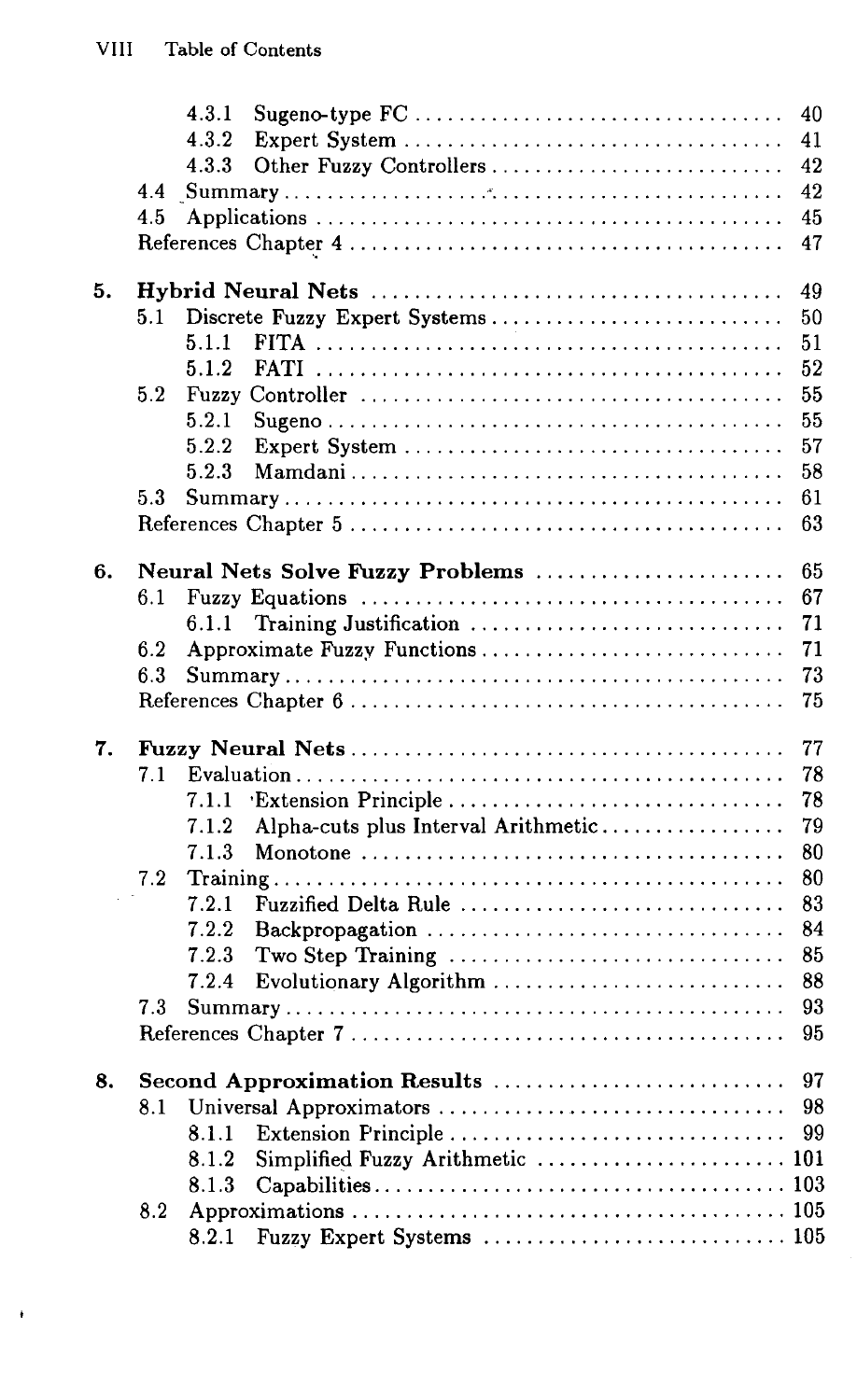l,

|    | 8.2.2 Fuzzy Input-Output Controllers 106                      |
|----|---------------------------------------------------------------|
|    | 8.3                                                           |
|    |                                                               |
|    |                                                               |
| 9. |                                                               |
|    |                                                               |
|    |                                                               |
|    |                                                               |
|    | 10. Applications of Hybrid Fuzzy Neural Nets and Fuzzy Neural |
|    |                                                               |
|    |                                                               |
|    | 10.2 Fuzzy Input-Output Controllers  122                      |
|    |                                                               |
|    |                                                               |
|    |                                                               |
|    |                                                               |
|    |                                                               |
|    | 10.5.3 Overfitting for Crisp Neural Nets 128                  |
|    |                                                               |
|    |                                                               |
|    |                                                               |
|    |                                                               |
|    |                                                               |
|    |                                                               |
|    |                                                               |
|    |                                                               |
|    |                                                               |
|    | 11.6.1 Training of the Output Translator  142                 |
|    |                                                               |
|    |                                                               |
|    |                                                               |
|    | 12. Summary, Future Research and Conclusions  149             |
|    |                                                               |
|    |                                                               |
|    |                                                               |
|    |                                                               |
|    |                                                               |
|    |                                                               |
|    |                                                               |
|    |                                                               |
|    |                                                               |
|    |                                                               |
|    |                                                               |
|    |                                                               |
|    |                                                               |
|    |                                                               |